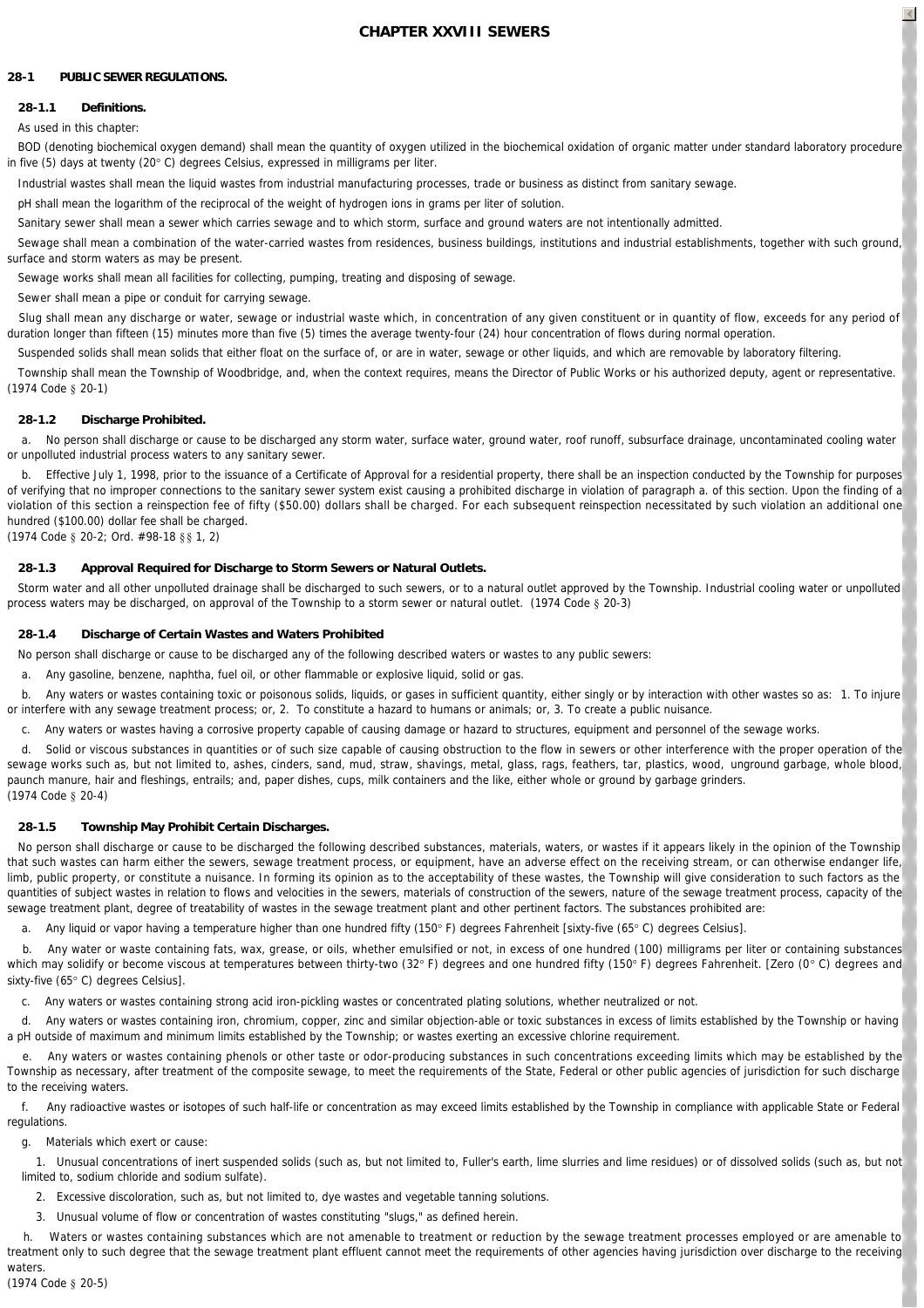### **28-1.6 Control Over Discharges; Pretreatment.**

a. *Rejection, Pretreatment or Control.*

- 1. If any waters or wastes are discharged or are proposed to be discharged to the public sewers, which waters contain the substances or possess the characteristics enumerated in subsection 28-1.5 and which, in the judgment of the Township, may have a deleterious effect upon the sewage works, processes, equipment or receiving waters or which otherwise create a hazard to life or constitute a public nuisance, the Township may:
	- (a) Reject the wastes.
	- (b) Require pretreatment to an acceptable condition for discharge to the public sewers.
	- (c) Require control over the quantities and rates of discharge.
- 2. If the Township permits the pretreatment or equalization of waste flows, the design and installation of the plants and equipment shall be subject to the review and approval of the Township and subject to the requirements of all applicable codes, ordinances and laws. The time limit for the installation of any permitted pretreatment facilities shall be set by the Township.
- b. *Provisions for Commercial Establishments.*
	- 1. Grease traps shall be provided when the Director of Public Works and Parks or his designee determines that they are necessary for proper handling of liquid wastes containing grease in excessive amounts, or any flammable wastes, sand or other harmful ingredients, except that such grease trap shall not be required for private dwellings. All of the traps shall be located so that they are readily and easily accessible for cleaning and inspection. The grease traps shall be continuously maintained in order to provide satisfactory and effective operation by the owner, at the owner's expense. There shall be no bypass of the grease trap facilities which would allow the entry of untreated or partially treated wastes to the public sewer system. The Director or his designee shall determine the frequency to which an interior grease trap or exterior interceptor shall be cleaned or dumped.
	- 2. All retail establishments, commercial food processors, meat processors or similar food preparers as deemed by the Director of Public Works and Parks or his designee shall be required to install an automatic dispensing system or use a technician installed suspended bacterial block, to insure proper dosage to this grease trap. The suspended bacterial block must be changed monthly, or as directed by the Director of Public Works and Parks or by his designee.

Any retail establishments, commercial food processors, meat processors or similar food preparers if deemed by the Director of Public Works and Parks or his designee to be either a high grease generator or who fails to maintain their grease trap shall be required to have their grease trap professionally cleaned on a schedule designated by the Director of Public Works and Parks or his designee. Maintenance intervals may vary from once a week to once in several weeks, but in no event less than once monthly.

All grease interceptors and grease traps shall be maintained and kept in good working order at all times. The grease interceptor or grease trap shall limit the amount of grease discharged into the sewer system to levels not exceeding those permitted by Woodbridge Township. Grease discharges shall not exceed one hundred (100) parts per million downstream of the grease interceptor or grease trap.

Grease interceptors shall be pumped at a minimum frequency of once every calendar month, or on a schedule deemed by Director of Public Works and Parks or his designee. In addition to required monthly pumping, each food facility shall determine an additional frequency at which its grease interceptor(s) shall be pumped according to the following criteria:

- (a) When the floatable grease layer exceeds six (6) inches in depth as measured by an approved dipping method, or;
- (b) When the settleable solids layer exceeds eight inches in depth as measured by an approved dipping method, or;
- (c) When the interceptor is not retaining/capturing oils and grease.
- (d) When an Oil Recover System is in use the establishment may apply for a variance.

If upon inspection, an interceptor or Grease trap is found to have six inches (6) or more grease or eight inches (8) or more of solids the food establishment shall be required to have the interceptor or grease trap pumped out within seventy-two (72) hours of the inspection date. Failure to pump-out the interceptor shall constitute a violation from this division.

"No Grease" signs must be posted above sinks in all kitchens.

- 3. A yearly inspection shall be made of all establishments governed by this section. Pursuant to the yearly inspection, each establishment shall be designated as either approved or disapproved. All establishments designated as disapproved shall be subject to a reinspection(s) until all violations have been corrected and the establishment is designated as approved. A one hundred (\$100.00) dollar fee shall be charged for all reinspections.
- 4. The bacteriological product must be free of wetting agents, additives and reducing agents, enzymes, solvents or chemical degreasers and must be approved for use by the Director of Public Works and Parks or designee prior to application and/or installation of equipment. The bacteria shall be introduced into the system after closing or during the period of time with the least amount of business activity, one (1) during every twenty-four (24) hour period, suspended bacterial block must be changed monthly, or as directed by the Director of Public Works and Parks or by his designee. All vendors of said products must submit a completed monthly report, to include last serviced date, next schedule service date, and condition of grease trap to the Director of Public Works and Parks or by his designee.
- 5. All retail establishments, commercial food processors, meat processors or similar food preparers as deemed by the Director of Public Works and Parks or his designee shall be required to maintain records of microorganism, date and time of all cleaning and maintenance of each grease trap in a bound logbook along with a written protocol concerning grease trap cleaning and maintenance procedures. This book shall be available for inspection by Director of Public Works and Parks or his designee on demand.

The inspection report shall, at a minimum, list the company name, company representative, address and phone number of the company, the method and frequency of cleaning schedule and the date of cleaning/inspection. Such records shall be presented to the Township upon request. A more frequent cleaning/inspection schedule shall be performed at the property when it is determined by the Township that the property is discharging excessive amounts of grease to the sewer system.

(Ord. No. 2017-135)

(1974 Code § 20-6, Ord. #84-44; Ord. #95-86; Ord. #07-09; Ord. #07-31; Ord. #10-15; Ord. #13-05; Ord. No. 2017-135)

# **28-1.7 Maintenance by Owner.**

Where preliminary treatment or flow-equalizing facilities are provided for any waters or wastes, they shall be maintained continuously in satisfactory and effective operation by the owner at his expense. (1974 Code § 20-7)

### **28-1.8 Control Manhole Where Industrial Wastes Carried.**

When required by the Township, the owner of any property serviced by a building sewer carrying industrial wastes shall install a suitable control manhole, together with such necessary meters and other appurtenances in the building sewer to facilitate observations, sampling and measurement of the wastes. Such manhole, when required, shall be accessibly and safety located and shall be constructed in accordance with plans approved by the Township. The manhole shall be installed by the owner at his expense and shall be maintained by him so as to be safe and accessible at all times. (1974 Code § 20-8)

# **28-1.9 Measurements, Tests and Analyses.**

All measurements, tests and analyses of the characteristics of waters and wastes to which reference is made in this section shall be determined in accordance with the latest edition of Standard Methods for the Examination of Water and Wastewater, published by the American Public Health Association and shall be determined at the control manhole provided or upon suitable samples taken at said control manhole. In the event that no special manhole has been required, the control manhole shall be considered to be the nearest downstream manhole in the public sewer to the point at which the building sewer is connected. (1974 Code § 20-9)

# **28-1.10 Powers and Authority of Inspectors.**

The Township, its Director of Public Works and Parks and/or any other duly authorized employees of the Township bearing proper credentials and identification shall,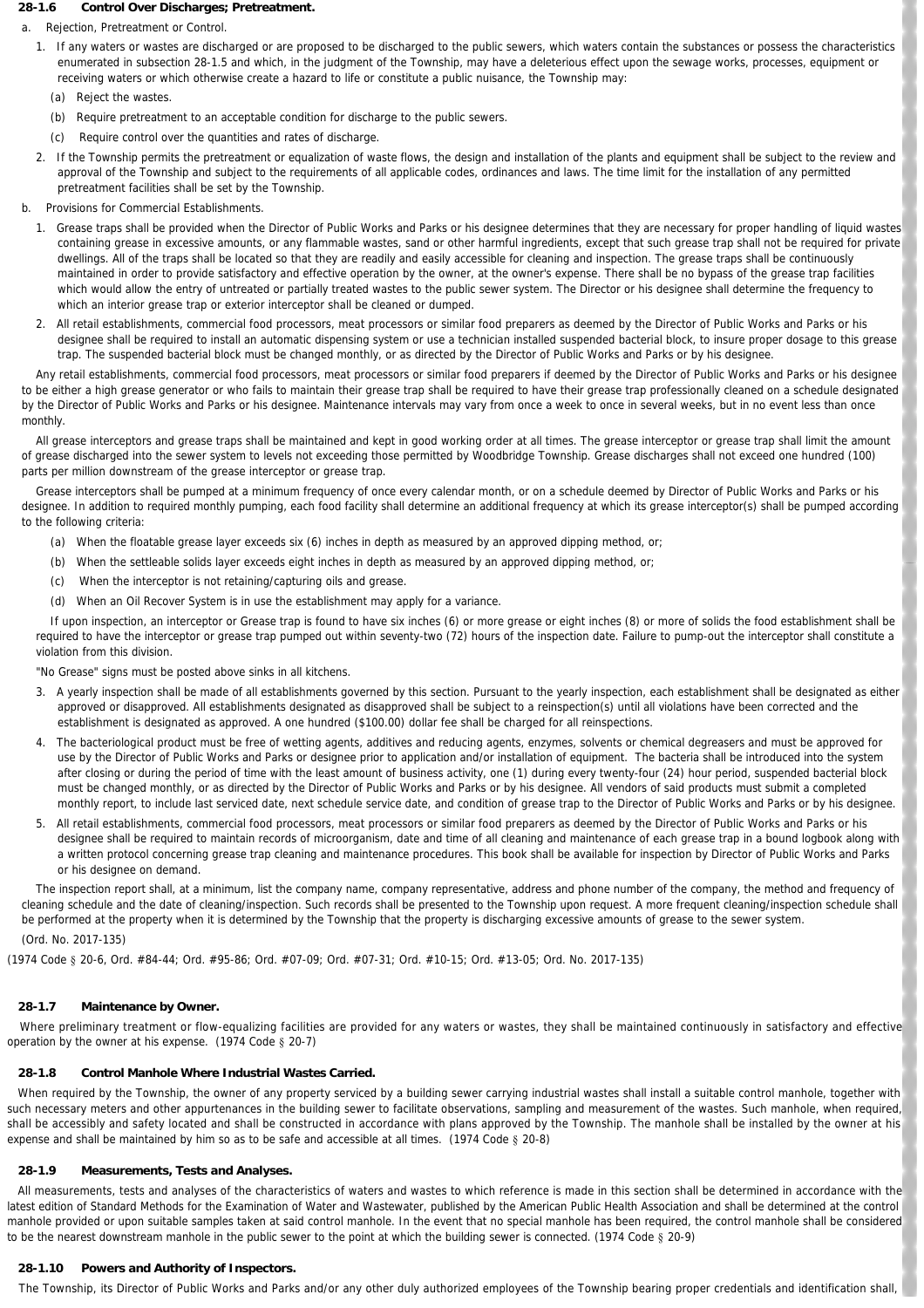subject to law, be permitted to enter all properties for the purposes of inspection, observation, measurement, sampling and testing in accordance with the provisions of this section. (1974 Code § 20-10; Ord. #07-09)

### **28-1.11 Information on Industrial Processes.**

The Township or its representatives shall have no authority to inquire into any processes, including metallurgical, chemical, oil, refining, ceramic, paper or other industries, beyond that point having a direct bearing on the kind and source of discharge to the sewers or waterways or facilities for waste treatment. (1974 Code § 20-11)

### **28-1.12 Penalty for Violations.**

Any person who violates any provision of this section shall upon conviction thereof, be liable to the penalty stated in Chapter I, Section 1-5. A separate offense shall be deemed committed on each day during or on which a violation occurs or continues. (1974 Code § 20-12; New)

# **28-2 CONNECTIONS TO SANITARY SEWERS, STORMWATER MAINS AND WATER MAINS.**

#### **28-2.1 All Buildings to Be Connected.**

All buildings in the Township which are located upon a street in which a sewer is connected, hereinafter designated in this section as a public sewer, shall be connected with the sewer or sewer system if the property is within one hundred (100) feet of the sewer or sewer system in the manner and in accordance with the standards and regulations hereinafter prescribed. (1974 Code § 20-13; Ord. #91-19)

#### **28-2.2 Buildings to Be Equipped with Toilets; Septic Tanks to Be Discontinued.**

 a. All buildings referred to in the preceding subsection shall, within thirty (30) days after connection with the public sewer has been made, be equipped by the owner or occupant with adequate, sanitary and properly installed toilets.

b. At the expiration of the thirty (30) day period, the owner or occupant shall cease using an outhouse, privy, septic tank or like structure designed for the disposal of

sewage. (1974 Code § 20-14)

**Cross Reference:** For provisions as to abandoned cesspools and septic tanks, see Section 28-3 of these Revised Ordinances.

### **28-2.3 Connection and Installation by Township; Assessment of Costs.**

a. If the owner of any of the buildings referred to in subsections 28-2.1 and 28-2.2 shall fail to make the prescribed sewer connection or installation of a toilet or toilets, the Municipal Council may cause such connection or installation to be made under the direction of the Director of Public Works or award one (1) or more contracts for the making of such improvement.

b. If the Council exercises the power granted by paragraph a. of this subsection, it shall comply with the provisions of N.J.S.A. 40:63-55 through 40:63-58.

 c. After the sewer connection or toilet installation has been made, the costs thereof shall be kept and apportioned, filed, examined, confirmed, regarded, assessed and collected in accordance with the provisions of N.J.S.A. 40:63-60, 40:63-61 and 40:63-63. (1974 Code § 20-15)

#### **28-2.4 Service Lines.**

 a. The installation and repair of sewer, drainage and water service lines, within the limits of any public street, highway, easement or other public property and the connection of such service lines to the sanitary sewers, stormwater drains and water mains of the Township shall be done in accordance with the provisions of the rules and regulations of the Department of Public Works and shall also conform with such specifications as may be promulgated by the Director.

b. A sewer service line, between its connection point at the sanitary sewer and a point at the public right-of-way line or the dedicated sanitary sewer easement shall be of extra-heavy cast-iron soil pipe, Schedule 40 or SDR 35 polyvinyl chloride (PVC), SDR 35 ABS plastic pipe or ductile-iron pipe and shall be laid by a home improvement contractor licensed by the New Jersey Division of Consumer Affairs.

 c. Such service lines shall be paid on a straight alignment and uniform gradient of not less than one-fourth (1/4) inch per foot unless otherwise specifically authorized by the Director, having all changes in direction made with approved fittings.

 d. A riser with a cleanout shall be provided in the lateral between the edge of the pavement and the property line, or within the designated easement as determined by the municipality.

 e. Inspection cleanouts within the easement or right-of-way shall be fitted with either a metallic cap or a nonmetal cap fitted with a metallic plug that is suitable for locating the cleanout. The inspection cleanout shall be placed between the curb and edge of pavement and property line or within a designated easement.

 f. Connections beyond the cleanout are under the jurisdiction of the Plumbing Subcode of the Uniform Construction Code (N.J.A.C. 5:23-3.15) through the Plumbing Subcode Official. The pipe size and specifications shall comply with the regulations and requirements of the Plumbing Subcode of the Uniform Construction Code.

g. As-built drawings that include the location of plumbing wyes, as supplied by the contractor, shall be submitted to the Municipal Engineer.

h. Maintenance and replacement of sanitary sewer service lines, including, but not limited to that portion located in the public right-of-way and/or easement shall be the responsibility of the property owner. Work within the public right-of-way and/or easement shall be in conformance with the provisions of Chapter XXV of the Township General Ordinances.

(1974 Code § 20-16; Ord. #85-63 § II; Ord. #06-19)

### **28-2.5 Discharge Restrictions.**

a. No domestic sewage or industrial wastes and no injurious waste substance shall be discharged into a stormwater drain, watercourse or body of water through any connection thereto.

 b. No industrial wastes nor any injurious waste substances shall be discharged into a sanitary sewer unless the method and degree of treatment, prior to discharge, have been approved by the Director of Public Works and the Health Officer of the Division of Health and unless such method and degree of treatment continue at all times to meet with such approval.

Subject to the prior approval of the Director, waste lines from a swimming pool shall be connected into a sanitary sewer and discharge of wastewater from a swimming pool into the sanitary sewer shall be restricted to the period between 12:00 midnight and 6:00 a.m. The size of the discharge line at the point of connection shall not, in general, exceed four (4) inches and may be further reduced by the Director at the latter's discretion. (1974 Code § 20-17)

#### **28-2.6 Connections; Wyes; Manholes.**

a. Except as otherwise provided herein-below, connections to sanitary sewers and stormwater drains shall be made by means of wyes as approved by the Director.

 b. The use of an existing Y-branch, or other existing fitting, for the purpose of connecting a service line thereto shall be allowed only when such branch or fitting is already available and in place as a part of a sanitary sewer or stormwater drain, is in satisfactory condition and at an acceptable location, and is of adequate size to receive the service line.

 c. Whenever the proposed service line to be connected is greater than five (5) inches, when the sanitary sewer or storm-water drain is eight (8) inches, or greater than six (6) inches when the sanitary sewer or storm-water drain is ten (10) inches or more, a manhole shall be built over the sanitary sewer or storm-water drain at the point of connection unless otherwise specifically authorized. The above sizes refer to the internal diameter of pipe or conduit.

d. Type of wye to be determined and other approved types of connections shall be installed in such a manner that the invert of the connection shall be higher than the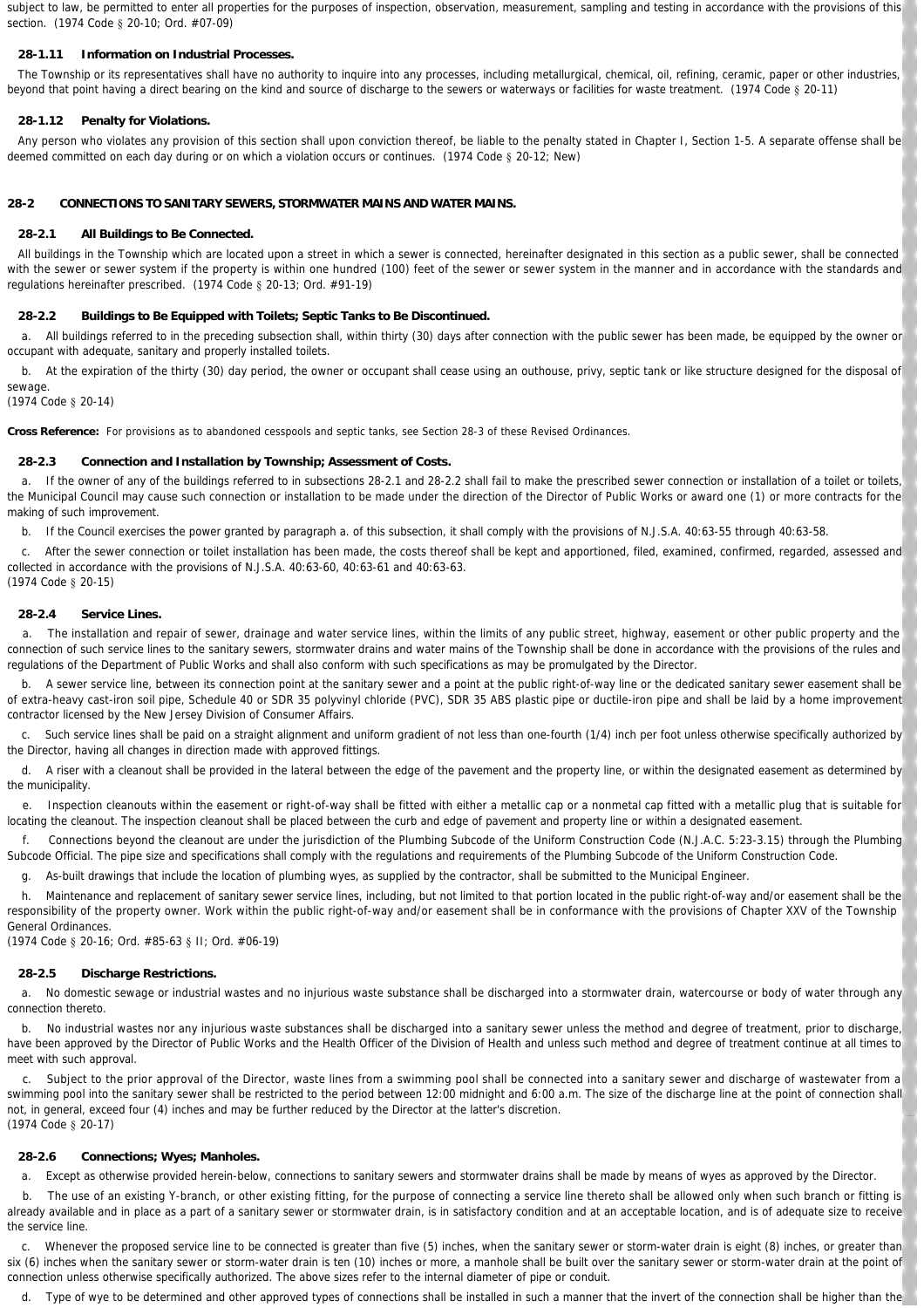invert of a sanitary sewer or storm-water drain by an amount not less than one-half (1/2) the vertical diameter of the sanitary sewer or not less than the vertical diameter of the storm-water drain unless otherwise authorized by the Director.

 e. Connections to an existing cast-iron pipe sanitary sewer or storm-water drain shall be made by burning an opening in the pipe in an approved manner or by such other means as may be authorized by the Director.

 f. When a connection is made into an existing manhole or when a manhole is required to be built at the point of connection, as specified hereinabove, the invert of the service line at the point of connection shall be higher than the invert of the sanitary sewer or storm-water drain by an amount not less than the vertical diameter of the sanitary sewer or storm-water drain, unless otherwise authorized by the Director.

g. When the difference in invert elevation in the manhole at the point of connection exceeds two (2) feet, a drop connection shall be installed in the manhole.

h. Adequate provisions shall be made so that the discharge from a service line within a manhole shall be conducted smoothly into, and in the direction of flow of, the main channel of the sanitary sewer or storm-water drain by means of a built-up channel or by extending the service line partly into the manhole as may be necessary and in such manner as may be approved by the Director.

Construction of new manholes, drop connections and any other necessary structures, and connections to existing structures, shall conform with such specifications as may be promulgated by the Director. In general, the current standard specifications and construction details of the Department of Public Works shall be followed, subject to the prior approval of the Director.

(1974 Code § 20-18)

### **28-2.7 Business, Commercial and Industrial Buildings.**

 a. Roof and other drainage from properties on which buildings are constructed after March 16, 1965 to be used in whole or in part for business, commercial, industrial or other public purposes shall be discharged through drainage service lines directly into a stormwater drain through an approved connection thereto when such a stormwater drain is available, and unless such connection, in the opinion of the Director, is deemed impracticable.

Discharge of such drainage into a catch-basin or through sidewalk or curb drains will not be allowed except with the prior approval of the Director and provided that the owner of the property has filed with the Director a signed statement by such owner that the Township is to be saved harmless from any loss, injury or damage arising out of the approval of the Director of the discharge of drainage into a catch-basin or through sidewalk or curb drains. (1974 Code § 20-19)

#### **28-2.8 Sidewalk and Curb Drains.**

 a. Unless otherwise authorized, in writing, by the Director, drainage outlets laid under the sidewalk area between the property line and the curbline and discharging into the gutter or into a catch basin or curb inlet, shall be approved of ductile-steel or polyvinyl chloride (PVC) construction.

b. When holes are cut through curbs, for the purpose of providing drainage outlets, care shall be taken not to damage curbs and any damage or injury to the curbs shall be repaired by the permittee at the latter's own expense and to the satisfaction of the Director.

c. All roof drain outlets are to be constructed underground.

(1974 Code § 20-20; Ord. #85-70 § II)

#### **28-2.9 Violations and Penalties.**

Any person who violates any provision of this section shall, upon conviction thereof, be liable to the penalty in Chapter I, Section 1-5. A separate offense shall be deemed committed on each day during or on which a violation occurs or continues. (1974 Code § 20-21; Ord. #5-16-72 § 2; New)

#### **28-3 ABANDONED CESSPOOLS AND SEPTIC TANKS.**

# **28-3.1 Time Limit For Connection to Sewer Lines.**

After the construction of a sanitary sewer line or system in any street in the Township, all homes, dwellings, commercial establishments and industrial buildings facing or fronting thereon shall be connected to the sewer line or system within thirty (30) days after the acceptance of the sewer line or system by the Township. (1974 Code § 20-22)

#### **28-3.2 Discontinuance of Use.**

Any owner, tenant or occupant of the homes, dwellings, establishments or buildings mentioned in the preceding subsection shall, after connection has been made with the sewer line or system, discontinue the use of any septic tank or cesspool theretofore used for the disposal of sewage. (1974 Code § 20-23)

### **28-3.3 Removal and Filling In.**

Within ninety (90) days after the homes, dwellings, establishments or structures are connected with the sewer line or system, the owner, tenant or occupant shall, so as to eliminate any hazard to health, life or limb:

a. Completely remove the cesspool or septic tank on the premises theretofore used for the disposal of sewage and fill up any hole left by such removal; or,

b. Fill the cesspool or septic tank with clean soil, dirt or sand and securely block the intake and outflow pipe or pipes connected therewith.

(1974 Code § 20-24)

# **28-3.4 Violations and Penalties.**

Any person who violates any provision of this section shall, upon conviction thereof, be liable to the penalty stated in Chapter I, Section 1-5. A separate offense shall be deemed committed on each day during or on which a violation occurs or continues. (1974 Code § 20-25)

### **28-4 MUNICIPAL SEWER UTILITY.**

#### **28-4.1 Creation; Purpose.**

There is hereby created and established, as of January 1, 1990, a municipally owned public utility to be known as the "Woodbridge Township Sewer Utility," hereinafter referred to as the "Sewer Utility." The authorized operations of the Sewer Utility shall consist of the operation, management, control and maintenance of the sewer system and all extensions and improvements hereafter made thereto, together with all services relating to such purposes including the billing and collection of sewer user fees and connection fees. The authorized operations of the Sewer Utility shall further include the performance of data processing services on behalf of Township departments and other entities, both public and private, pursuant to arrangements hereafter established. (1974 Code § 20-45; Ord. #89-71 § 1)

#### **28-4.2 Administration.**

The Mayor is hereby authorized to appoint an individual who shall be responsible for the day-to-day administrative operations of the Sewer Utility, including proposing the annual budget for the Sewer Utility and making recommendations to the Municipal Council regarding sanitary sewer service rates and charges, the classification of users, general policy over-sight of Sewer Utility administration and operations and the review and investigation of grievances. All personnel of the Sewer Utility shall be municipal employees; however, the salary of the employees or appointments of the Sewer Utility shall be paid from the Sewer Utility Fund. (1974 Code § 20-46; Ord. #89-71 § 2)

# **28-4.3 Sewer Utility Fund.**

All moneys derived from the operations of the Sewer Utility and other moneys applicable to its support shall be segregated and kept in a separate fund known as the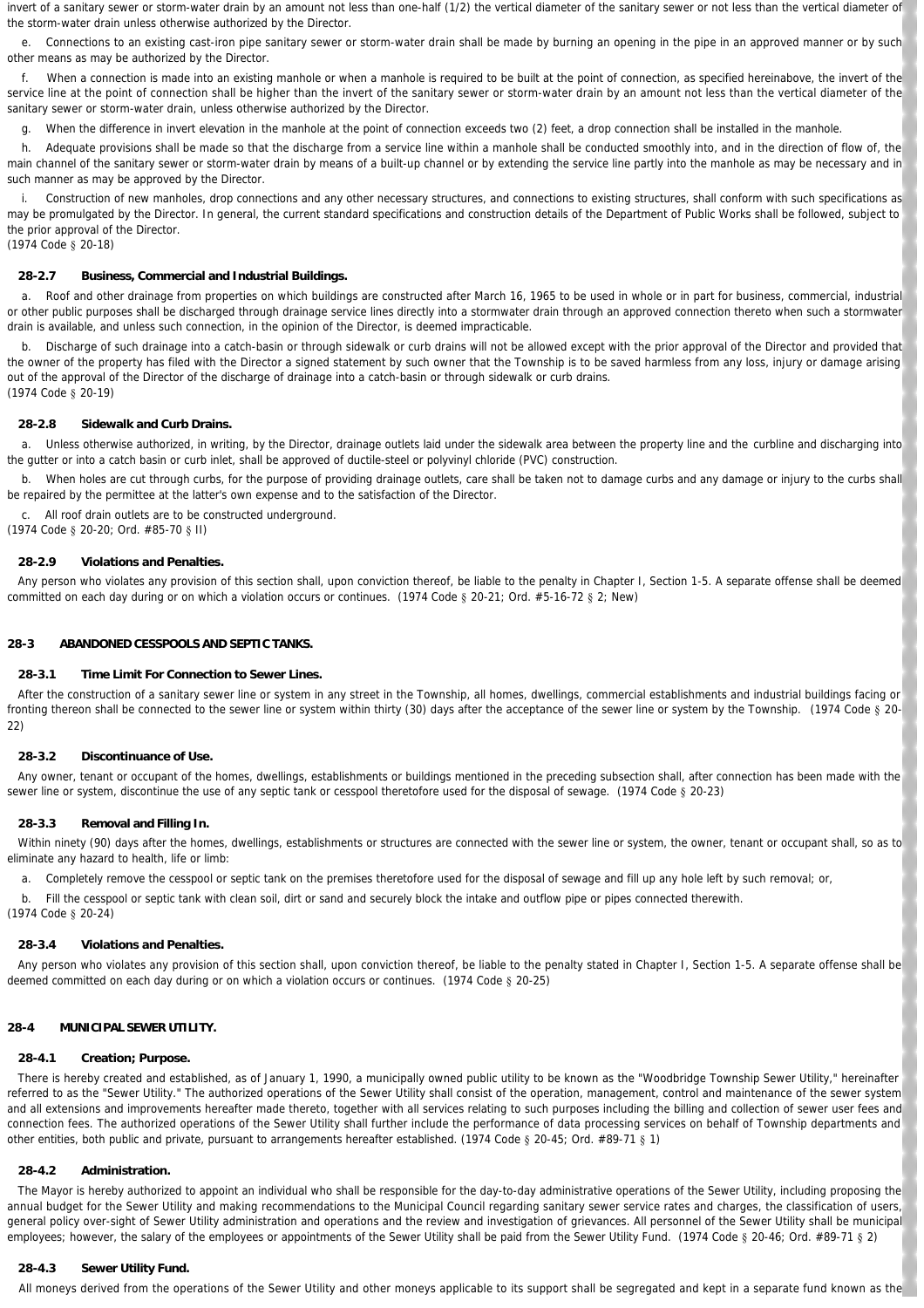"Sewer Utility Fund" and treated as moneys held in trust for the purposes for which the Sewer Utility was created. Moneys in the Sewer Utility Fund shall be applied only to costs of the Sewer Utility or as otherwise permitted by law and shall be accounted for in accordance with the Local Budget Law and Local Bond Law.  $\stackrel{*}{\text{A}}$  $\stackrel{*}{\text{A}}$  $\stackrel{*}{\text{A}}$  list of sample costs of the Sewer Utility is annexed hereto as Attachment A. $\stackrel{**}{\leftharpoonup}$  $\stackrel{**}{\leftharpoonup}$  $\stackrel{**}{\leftharpoonup}$  (1974 Code § 20-47; Ord. #89-71 § 3)

# <span id="page-4-1"></span>**28-4.4 Sewer Utility Budget.**

The budget of the Sewer Utility and the appropriations and disbursements from the Sewer Utility Fund shall be in compliance with the Local Budget Lawapplicable law. (1974 Code § 20-48; Ord. #89-71 § 4)  $-$  and other

### **28-4.5 Fees.**

The charges and rents for connection to and use of the sewer system shall be fixed by ordinance and shall not be altered, amended or repealed by the provisions of this section. The charges for data processing services not relating to sewer purposes shall be fixed by resolution.

 a. *Residential Domestic User Fee.* The user fees of residential domestic users shall be calculated using water consumption information available to the Township and shall be charged as follows:

<span id="page-4-2"></span><span id="page-4-0"></span>

| าก1 ก | 0.40 | 2022      | 0.004     |
|-------|------|-----------|-----------|
| - D   | ת.   | 765<br>۰D | 788<br>.D |

per gallon of water consumed. Residential domestic users shall be entitled to a ten (10%) percent discount from the calculated rate to allow for water consumed and which is utilized outside the home for activities including, but not limited to, lawn and garden watering, car washing, pool filling, etc. (Ord. No. 2017-124)

 b. *Commercial Domestic User Fee.* The user fee for commercial domestic users shall be based on class and shall be calculated using water consumption information available to the Township and shall be charged as follows:

|                    | 2018      | 2019      | 2020       | 2021      |
|--------------------|-----------|-----------|------------|-----------|
| Class 1            | \$0.01234 | \$0.01271 | \$ 0.01309 | \$0.01348 |
| Class 2            | \$0.01541 | \$0.01587 | \$0.01635  | \$0.01684 |
| Class 3            | \$0.02780 | \$0.02863 | \$0.02949  | \$0.03037 |
| Class 4            | \$0.01436 | \$0.01479 | \$0.01523  | \$0.01569 |
| Class 5            | \$0.01166 | \$0.01201 | \$0.01237  | \$0.01274 |
| Class 6            | \$0.00968 | \$0.00997 | \$0.01027  | \$0.01058 |
| Class 7            | \$0.01341 | \$0.01381 | \$0.01422  | \$0.01465 |
| Class 8            | \$0.01347 | \$0.01387 | \$0.01429  | \$0.01472 |
| Class <sub>9</sub> | \$0.01522 | 0.01568   | \$0.01615  | \$0.01663 |

(Ord. No. 2017-124)

- c. *Commercial Domestic User Classifications*. Commercial domestic users shall be classified as follows:
	- 1. Class 1: Hotels, motels, nursing homes, retirement homes.
	- 2. Class 2: Bagel shops, butchers, doughnut shops, restaurants, bars and grills, bakeries, delicatessens, diners, luncheonettes, social clubs.
	- 3. Class 3: Fast food restaurants.
	- 4. Class 4: Auto retail stores, barber shops, bars and taverns, disposal, food markets, laundromats, manufacturing, meat markets, service stations (full repairs only), beauty salons, bowling alleys, cleaners, clinics, day care centers, dental practices, funeral parlors, general construction, golf courses, country clubs, ice cream shops, kennel, orphanage, photograph developing, pharmacy, printing shops, religious clubs, rest areas, supermarkets, train stations.
	- 5. Class 5: Appliance stores, art studios, auto repairs, banking, bookstores, building supplies, bus charter, car rental, car wash, cemeteries, chiropractors, churches, cinemas, clothing, convenience stores, department stores, electrical contractor, electronic stores, florists, fruits and vegetables, furniture stores, general retail stores, glass repairs, government - other, grocery stores, hardware stores, health spas, hobby shops, toy stores, heating/air conditioning, home furnishings, jewelry stores, landscaping, libraries, limousine service, liquor stores, locksmiths, lumberyards, marina, medical supplies, non-education schools, paint stores, parks, pest control, pet grooming, pet supplies, pool supply, post office, psychic/tarot cards, realty agencies, rentals, scrap/junk yards, service stations - gas only, shoe stores, sporting goods, stationery stores, storage lots, tailor, tank farms, tanning salons, television repairs, towing service, travel agencies, trucking, video rental, warehousing.
	- 6. Class 6: Laboratories, mini medical.
	- 7. Class 7: Accountant, attorneys, consultants, engineers, general offices, insurance, opticians.
	- 8. Class 8: Schools public, schools religious.
	- 9. Class 9: Malls, shopping centers.

(1974 Code § 20-49; Ord. #89-71 § 5; Ord. #98-17 § 1; Ord. #01-09 § 1; Ord. #04-08; Ord. #05-14; Ord. #10-11; Ord. #10-63; Ord. #13-60; Ord. # 14-06; Ord. No. 2017-124)

# **28-4.6 Appeals to the Utility by Industrial Property Owners.**

 a. *Findings.* The Municipal Council has been made aware of the requests of aggrieved industrial property owners who pay sewer fees to appear before and be heard by the Woodbridge Sewer Utility Administrator and Woodbridge Township Sewer Utility Review Board regarding the calculation of sewer fees.

 The Municipal Council deems it to be in the best interest of the Township that such industrial property owners be afforded the opportunity to appear before the Woodbridge Sewer Utility Administrator and Woodbridge Township Sewer Utility Review Board to present evidence or such other documentation in support of the appeal of the aggrieved industrial property owner.

 b. *Procedure.* Any aggrieved industrial property owner who has filed a proper and timely notice of appeal pursuant to this subsection may request a reconsideration hearing before the Sewer Utility Administrator. The aggrieved industrial property owner may appear with counsel or other such representative, and may present facts or other evidence upon which the industrial property owner relies in appealing the calculation of fees imposed by the Woodbridge Township Sewer Utility.

 c. *Dispute of Recommendation.* In the event an industrial property owner disputes the findings and advisory recommendations of the Sewer Utility Administrator, the aggrieved industrial property owner may request to appear before and be heard by the Woodbridge Township Sewer Utility Review Board. The aggrieved industrial property owner may appear with counsel or other such representative, and may present facts or other evidence upon which the industrial property owner relies in appealing the advisory recommendations of the Sewer Utility Administrator.

 d. *Appeal Based on Sample or Lab Results.* In order for the result to be contested, the industrial user had to take a split sample when out field representative took a grab or composite sample from the designated sampling point. The sample would then have to be sent to a qualified lab and the Chain of Custody would have to be presented at the time of appeal. If the Chain of Custody is in any way broken the appeal is forfeited. The sample cannot be taken at a different time and it cannot be taken from a different sampling location.

(Ord. #95-85; Ord. #10-22)

# **28-5 SEWER USE AND CONNECTION FEES.**

### **28-5.1 Definitions.**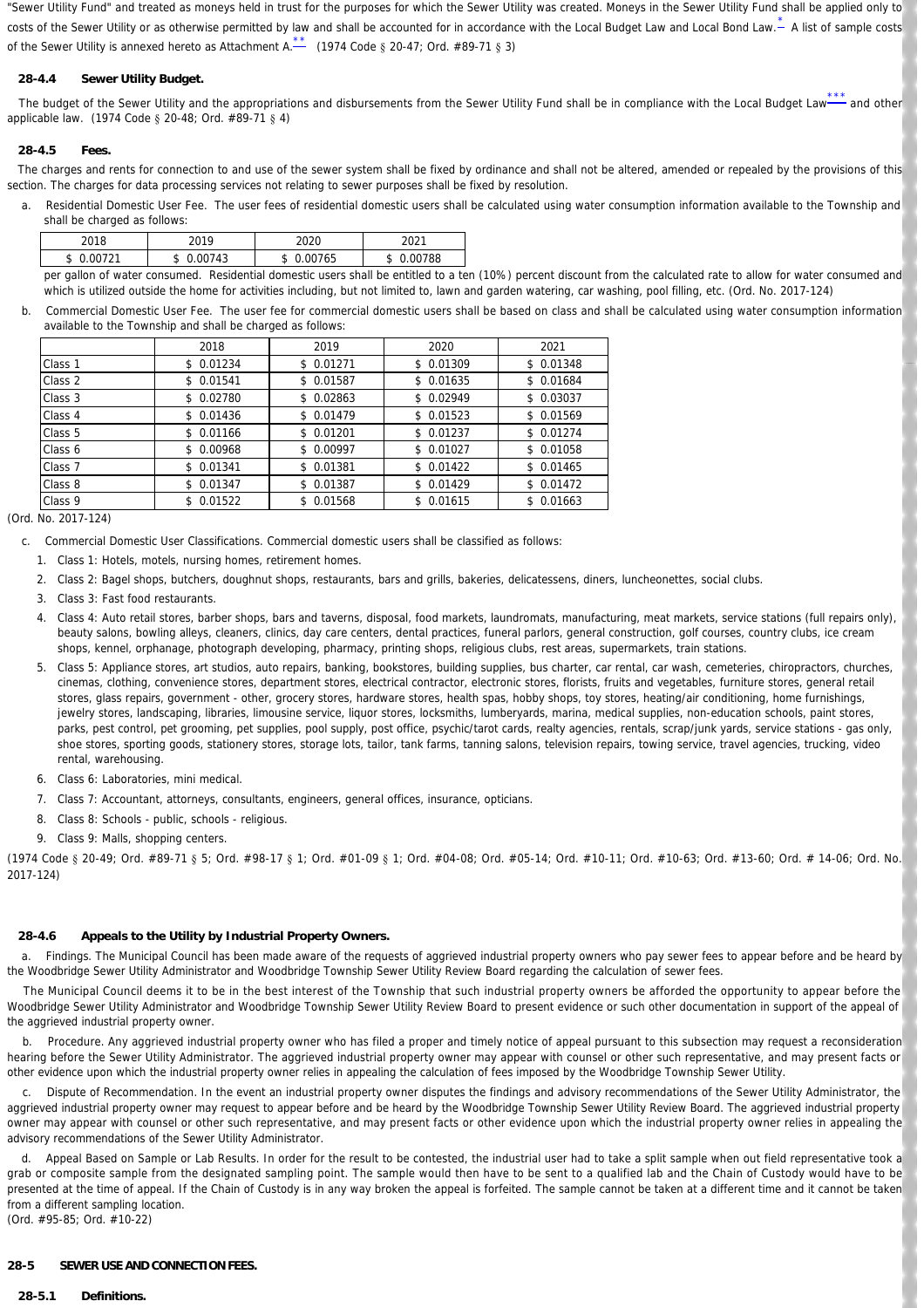Terms used herein shall have the meanings set forth herein or in existing ordinances of the Township or other applicable law. (1974 Code § 20-50; Ord. #89-73 § 1)

# **28-5.2 Classifications of Users.**

A user of the sewer system may be deemed to be any owner, tenant or occupant of any real property which, directly or indirectly, is or has been connected with the sewer system or from or on which originates sewage or other wastes which, directly or indirectly, enter into the sewer system. All users of the sewer system shall be classified as one (1) of the following classes of users:

a. *Domestic Users.* Includes all users who discharge sewage through domestic dwellings and business premises not otherwise classified hereunder.

b. Significant Industrial Users. Includes all users who discharge sewage of particular characteristics or flow in excess of one (1) or more of the following threshold amounts:

- 1. Total sewage flow (flow). Flow of sewage in excess of twenty-five thousand (25,000) gallons per day.
- 2. Biochemical oxygen demand (BOD) present in sewage. BOD in excess of fifty-three (53) pounds per day; or,
- 3. Suspended solids (SS) present in sewage. SS in excess of forty-two (42) pounds per day.

(1974 Code § 20-51; Ord. #89-73 § 2; Ord. No. 2016-72)

# **28-5.3 Sewer Connection Fees.**

a. A sanitary sewer connection fee shall be required for any net increase in the discharge rate to the Township sanitary sewerage system.

 b. Discharge rates shall be calculated based on New Jersey Department of Environmental protection regulations regarding Projected Flow Criteria under the Technical Requirements for Treatment Works Approval Applications.

 c. Connection fees shall be based on the total number of equivalent service units (ESU) served by the connection. An ESU is the average daily flow of sewage for the average single-family residence in the Township which is two hundred fifty-five (255) gallons per day.

d. Connection fees shall be charged at a rate of one thousand seven hundred seventy-five (\$1,775.00) dollars per ESU.

e. Connection fees shall be paid prior to execution of a builder's agreement or developer's agreement. In the event that a builder's agreement or developer's agreement is not required, the fee shall be paid prior to issuance of a Certificate of Occupancy.

Users may pay the connection fee in two equal installments if the total fee exceeds ten thousand (\$10,000.00) dollars. The first installment shall be made at the time of execution of a developer's agreement. The second installment shall be made prior to issuance of a Certificate of Occupancy.

(1974 Code § 20-52; Ord. #89-73 § 3; Ord. #90-62 § 1; Ord. #91-09 § 1; Ord. #04-08; Ord. #13-60; Ord. No. 2016-58)

### **28-5.4 Sewer User Fees.**

All users shall be charged annual fees for use or services of the sewer system after direct or indirect connection therewith. Such annual fees (user fees) shall be based on the use of the sewer system determined by the flow of sewage as set forth below:

- a. *Domestic User Fee.* The user fee of domestic users shall be calculated using water consumption information available to the Township and shall be charged as follows: \$0.00245 per gallon of water consumed.
- b. *Significant Industrial User Fee.* All significant industrial users shall install and maintain a meter to measure and record the actual flow of sewage. The user fee of significant industrial users shall be calculated using actual readings of sewage flow and shall be charged as follows:
	- 1. Flow.

|     | 2018       | 2019       | 2020       | 2021       |                                                                                                           |
|-----|------------|------------|------------|------------|-----------------------------------------------------------------------------------------------------------|
| (a) | \$5.577.85 | \$5.745.19 | \$5.917.55 | \$6.095.08 |                                                                                                           |
|     |            |            |            |            | per each million (1,000,000) gallons for the first five million (5,000,000) gallons per calendar quarter. |
| (b) | \$4.176.71 | \$4.302.01 | \$4.431.07 | \$4.564.00 |                                                                                                           |
|     |            |            |            |            | per each million (1,000,000) gallons for the next five million (5,000,000) gallons per calendar quarter.  |
| (c) | \$3,464.27 | \$3,568.20 | \$3,675.25 | \$3,785.51 |                                                                                                           |

2. BOD (Bio-Oxygen Demand).

| , וטווסיט אישרוים (ישטע),                                    |            |            |            |            |  |  |
|--------------------------------------------------------------|------------|------------|------------|------------|--|--|
| (a)                                                          | \$3,916.33 | \$4,033.82 | \$4,154.83 | \$4,279.47 |  |  |
| per ton for the first thirty (30) tons per calendar quarter. |            |            |            |            |  |  |
| (b)                                                          | \$2.802.29 | \$2,886.36 | \$2.972.95 | \$3,062.14 |  |  |
| per ton for the next seventy (70) tons per calendar quarter. |            |            |            |            |  |  |
| (c)                                                          | \$2,757.75 | \$2.840.48 | \$2.925.69 | \$3,013.46 |  |  |
| per ton over one hundred (100) tons per calendar quarter.    |            |            |            |            |  |  |

3. SS (Suspended Solids).

| (a)                                                          | \$3.449.42 | \$3,552.90 | \$3,659.49 | \$3,769.27 |  |  |
|--------------------------------------------------------------|------------|------------|------------|------------|--|--|
| per ton for the first ten (10) tons per calendar quarter.    |            |            |            |            |  |  |
| (b)                                                          | \$3.428.64 | \$3,531.50 | \$3,637.45 | \$3.746.57 |  |  |
| per ton for the next seventy (70) tons per calendar quarter. |            |            |            |            |  |  |
| (c)                                                          | \$3,336.63 | \$3,436.73 | \$3,539.83 | \$3,646.02 |  |  |

per ton over eighty (80) tons per calendar quarter.

In 2021, costs and revenues will be reevaluated to determine if any changes are necessary in the sewer utility.

(Ord. No. 2017-124)

c. Reserved. (Deleted by Ord. No. 2016-72)

(1974 Code § 20-53; Ord. #89-73 § 4; Ord. #91-09 §§ 2, 3; Ord. #98-17 § 2; Ord. #01-09 § 2; Ord. #04-08; Ord. #05-14; Ord. #10-11; Ord. #13-60; Ord. No. 2016-72; Ord. No. 2017-124)

### **28-5.5 Minimum User Fee.**

Notwithstanding anything contained herein to the contrary, the minimum annual charge for any property connected to the sewer system shall be based on the presumed consumption of one hundred thirty-two (132) gallons of water per day per ESU to cover administrative costs, fixed costs, debt service and other costs of the sewer system. (1974 Code § 20-54; Ord. #89-73 § 5)

### **28-5.6 Meters.**

All meters used by the Township in determining user fees shall be of the type specified or approved by the Municipal Engineer and shall be properly installed and maintained by the user at the user's expense. Whenever a user is required to install a meter and fails to do so, the Township shall install the meter and charge the installation, measurement and maintenance cost of the meter to the user. (1974 Code § 20-55; Ord. #89-73 § 6)

#### **28-5.7 Sampling.**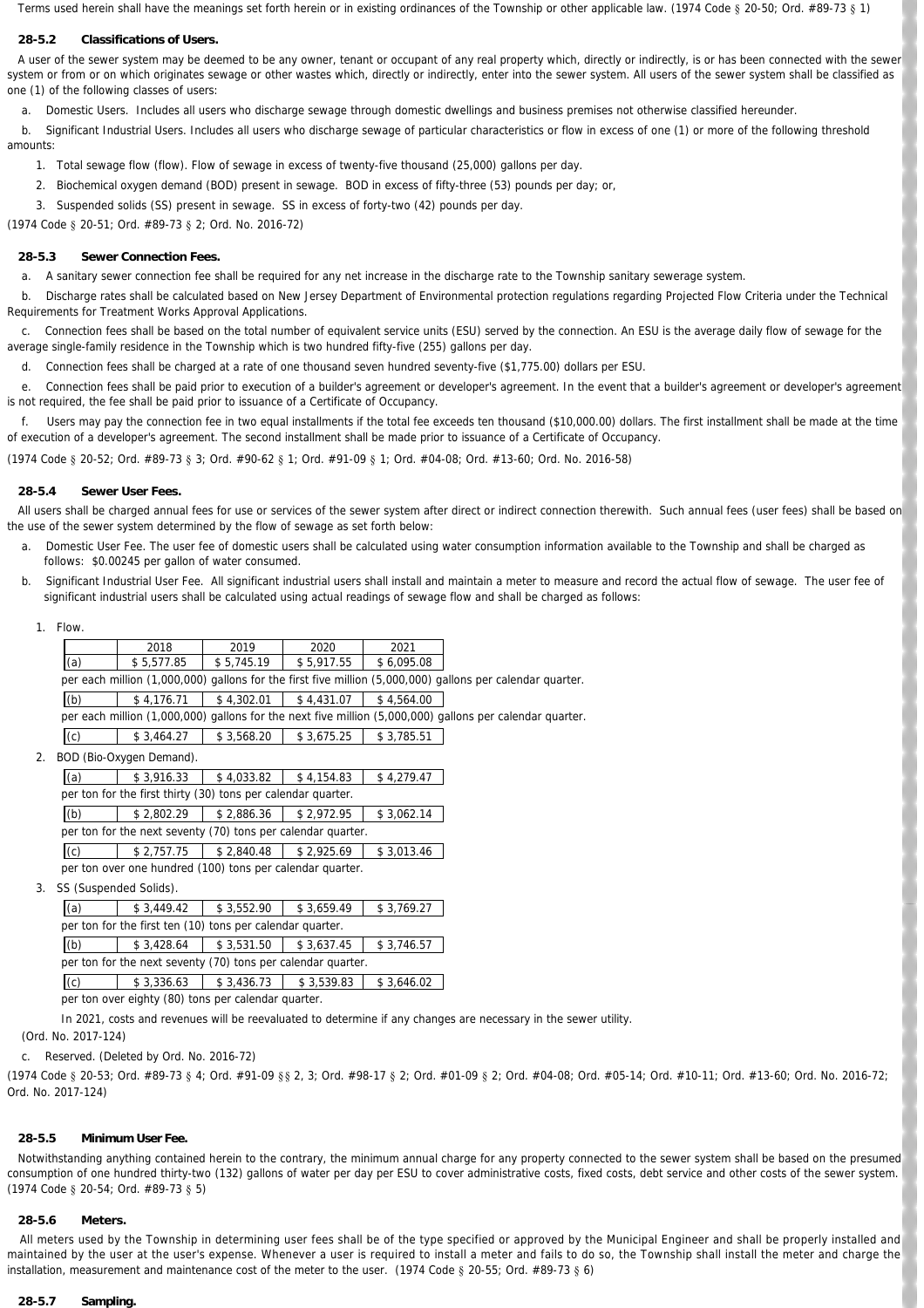The Township will regularly sample and test the sewage emanating from all significant industrial users or rely on available equivalent records of sampling and testing. The Township may impose a sampling fee not to exceed seventy-five (\$75.00) dollars per sample. The samples must be drawn from a Township prescribed sampling point. (1974 Code § 20-56; Ord. #89-73 § 7; Ord. #10-22)

# **28-5.8 Billing and Payment.**

Each user shall be notified, at least annually, by way of a sewer user fee bill of the rate and charges billed to the user for sanitary sewer services. (1974 Code § 20-57; Ord. #89-73 § 8)

# **28-5.9 Appeals.**

The Sewer Utility Review Board is authorized to implement rules and guidelines for sewer user fee appeals. Any sewer user filing an appeal must be current with their sewer bill. (1974 Code § 20-58; Ord. #89-73 § 9; Ord. #10-22)

### **28-5.10 Annual Fee Review.**

At least once each year the Municipal Council shall review and revise, as necessary, the sewer connection fee and the sewer user fees. Any fees so established shall, at a minimum, provide sufficient revenues to meet the charges imposed on the Township by the Middlesex County Utilities Authority (MCUA) and the Rahway Valley Sewerage Authority (RVSA) and the operation and maintenance costs of the sewer system and debt service costs relating to the sewer system. (1974 Code § 20-59; Ord. #89-73 § 10)

#### **28-5.11 When Fees to Take Effect.**

The fees established hereunder shall take effect immediately. (1974 Code § 20-60; Ord. #89-73 § 1)

### **28-6 INDUSTRIAL WASTES.**

### **28-6.1 Purpose.**

The purpose of this section is to provide for equitable charges to industrial users based upon quantity and strength of wastewater discharge in compliance with Federal Regulation 18 CFR 601.34, dated July 2, 1970 as amended and supplemented from time to time. (1974 Code § 20-26)

#### **28-6.2 Discharges Regulated.**

 a. *Acceptable Wastes.* No industrial liquid waste shall be discharged into the sanitary sewer system of the Township unless it is amenable to secondary or biological treatment processes. No toxic materials or wastes containing explosive or flammable substances which would be detrimental to the collection system, including pumping stations and all treatment plant facilities and equipment or treatment processes, shall be permitted to be discharged into the collection system. Subsections 28-6.3 and 28- 6.4 set forth, in further detail, requirements concerning limitations on the quality of industrial waste characteristics.

 b. *Chemical Analyses Submitted.* Every industry proposing to connect with the Township sewer system and to discharge industrial waste into same shall submit a complete chemical analysis of the waste, including biochemical oxygen demand (BOD), chemical oxygen demand (COD), suspended solids, chlorine demand, phosphates, nitrates and other waste characteristics required by the regulatory agencies and the New Jersey Department of Environmental Protection.

 c. *Charges.* Every industrial connected to the Township system and discharging industrial wastes shall pay a quarterly charge to the Township to cover the cost of treatment of the industrial waste.

Payment for industrial wastes shall be based upon the following factors:

1. Industrial waste flow.

2. BOD of the waste.

3. Suspended solids of the waste.

 The Township reserves the right to include additional charges for industrial waste characteristics as may be imposed by the Sewerage Authority to the Township or to modify the rates based upon actual cost to the Township.

*Quarterly Rate Schedule for Industrial Wastes*

#### *Flow:*

Million gallons \$105.66 per MG or per quarter \$0.106 per thousand gallons

*Biochemical Oxygen Demand:*

Tons per quarter \$140.00 per ton

*Suspended Solids:*

Tons per quarter \$126.00 per ton

 d. *Sampling and Testing.* The Township shall undertake periodic sampling and testing of the waste to determine both volume and strength or waste characteristics. The owner shall reimburse the Township for all costs of sampling and testing.

 e. *Determination of Volume.* The volume of sewage and/or industrial waste from each industrial establishment may be determined by meters paid for and installed and maintained by the owner, actual water meter records and/or private well meter records combined with Township water records or from estimates or measurements made by the Township Consulting Engineer.

 f. *Determination of Waste Characteristics.* The characteristics of the industrial waste shall be determined from actual samplings or other approved means and shall be based upon analyses made in accordance with the procedures outlined in the latest edition of Standard Methods of Analysis of Water and Sewage, published by the American Public Health Association. The Township may require the installation of automatic samplers at the cost of the owner to obtain representative samples during a calendar quarter or as may be required.

 g. *Additional Determinations.* Additional classifications of waste characteristics or modifications of the rate schedule may be established by the Township from time to time as deemed necessary.

 h. *Agreement to Accept Wastes.* The Township will accept industrial wastes into the sanitary sewerage system upon execution of a formal, written agreement and under and subject to the provisions appearing in the agreement and the rules, regulations and rates stated herein. The agreement will set out in detail the characteristics of the wastes, the flow conditions which shall govern and the conditions with respect to the physical connection or connections. It will be the policy of the Township to consider each application on its own merits and to establish specific conditions applicable to the particular situation for each agreement. No connection shall be made prior to execution of the agreement.

i. Applicant to Submit Data. Prior to approving an application for a connection involving the acceptance of industrial liquid wastes, the applicant shall submit complete data with respect to the following:

1. Average, maximum and minimum rates of flow to be expected daily and seasonally.

2. Flow diagram, showing points of applications of chemicals, type and quantity of each chemical used per day and per shift, a schedule of operations, expected chemical characteristics of the untreated wastes and the point or points of connection to the sewerage system. The normal situation will require the separation of and separate points of connection for domestic sewage and industrial wastes from each industrial establishment.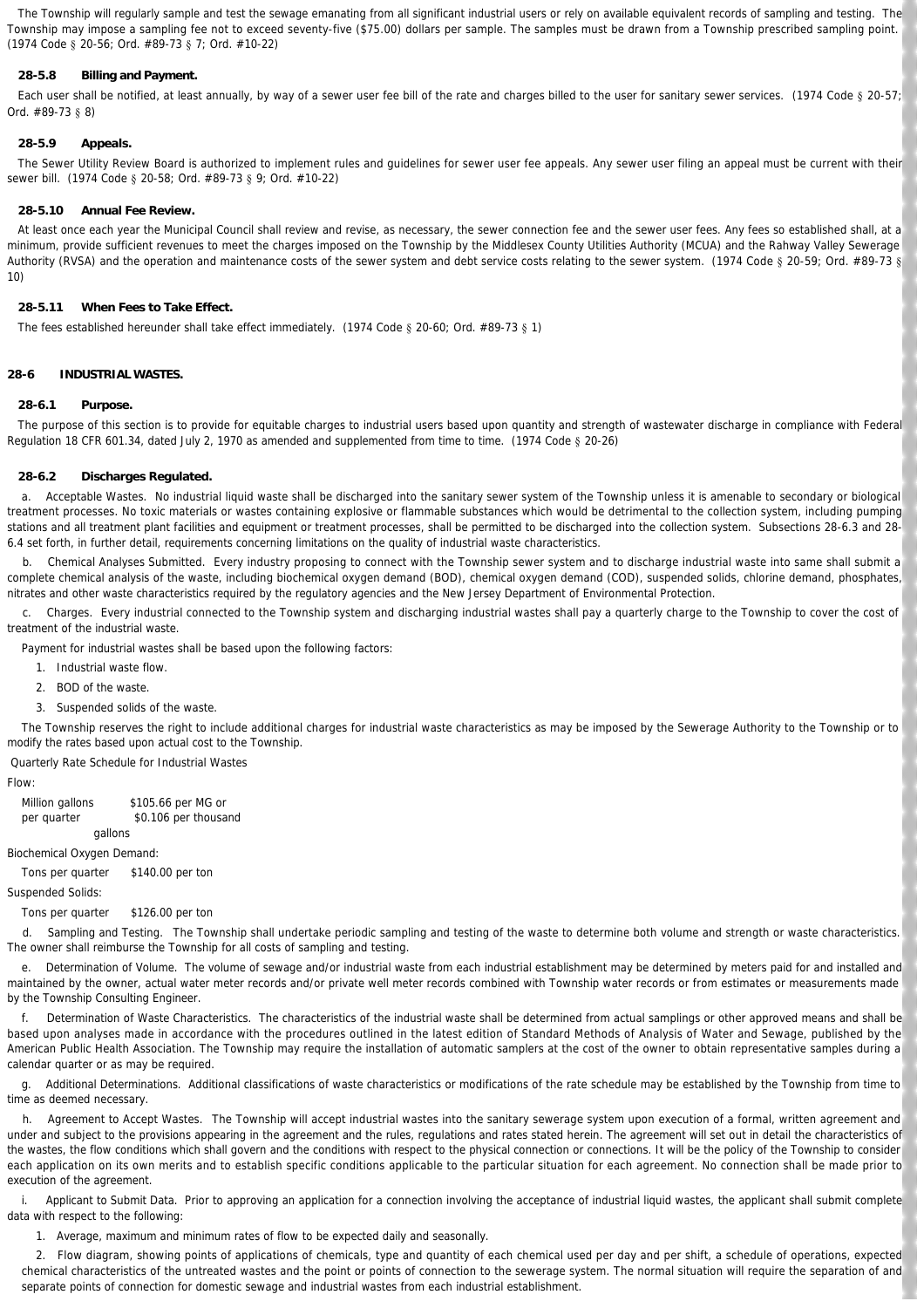3. Chemical analyses and waste characteristics of liquid industrial waste to be discharged into system.

(1974 Code § 20-27; Ord. #1-20-76 § 1; Ord. #80-54 § 1)

# **28-6.3 Prohibited Wastes.**

Wastes containing the following substances or possessing the characteristics listed below will not be accepted:

a. Any vapors or steam.

- b. Any fluids with temperature in excess of one hundred fifty (150 F.) degrees Fahrenheit.
- c. Any fluids wastes which contain in excess of one hundred (100) parts per million of fat, oil or grease, either vegetable or mineral.
- d. Any volatile, explosive or flammable substances, such as benzene, gasoline, naphtha, fuel oil or similar substances.

 e. Any solids or viscous matter which may contain any ashes, cinders, sand, mud, straw shavings, metal, glass, rags, feathers, tar, plastics, wood, paunch hair or similar substances.

 f. Any fluid wastes having a pH value less than five point five (5.5) or in excess of nine point zero (9.0) or possessing other properties capable of causing damage or hazard to sewers, structures, treatment process, equipment or operating personnel.

 g. Any wastes containing toxic or poisonous substances in sufficient concentration to interfere with the sewage treatment process or cause injury to animals or persons or create an unacceptable condition in the receiving streams.

h. Any noxious or malodorous gas or substance which causes a public nuisance.

(1974 Code § 20-28)

# **28-6.4 Preliminary Treatment.**

 a. The Township reserves the right to require preliminary treatment where the chemical characteristics of the proposed industrial wastes, in the opinion of the Township or in the opinion of the State Department of Environmental Protection or the local health officials, make such preliminary treatment desirable or mandatory. Some of the characteristics which may dictate preliminary treatment are listed below:

- 1. Five (5) day BOD in excess of three hundred fifty (350) milligrams per liter.
- 2. Suspended solids in excess of three hundred fifty (350) milligrams per liter.

3. Presence of arsenic, barium, cadmium, chloride, copper, cyanide, fluoride, iron, lead, magnesium, manganese, nickel, nitrate, selenium, sulfate, zinc or pH values outside the acceptable limits.

4. pH below or above the allowable limits.

5. A chlorine demand in excess of thirty (30) mg/1.

 b. In such instances where it is agreed that the industrial waste will be received following preliminary treatment, drawings and specifications shall be submitted for approval, showing all pertinent details of the construction proposed to accomplish the preliminary treatment, to include details of the indicator-record-register type of fluid meter and the housing to be used to meter the flow of industrial wastes, and also details of the control manhole to be constructed on the industrial wastes connection within the sidewalk area. The control manhole shall be provided with adequate access manhole covers of approved type, through which access shall be possible to the Township personnel at all times. Drawings, specifications, reports, etc. shall be submitted in quadruplicate and shall be prepared by a registered professional engineer.

 c. Where preliminary treatment facilities are required, they shall be provided and continuously maintained in an effectively operating condition at all times, at the expense of the owner.

 d. Each owner connected shall be responsible for maintaining a quality of effluent from their premises which conforms to the provisions established in their agreement with the Township. Sampling and analysis shall be done to conform with accepted practice, and in accordance with the current edition of "Standard Methods for Examination of Water, Sewage and Industrial Wastes" published by the American Public Health Association.

 e. The cost of preparing and submitting this data for consideration by the Township shall be borne by the industry; likewise, the cost of sampling and analysis to determine compliance with the terms of the agreement shall be borne by the owner although conducted by the Township or its duly authorized representative. (1974 Code § 20-29)

### **28-6.5—28-6.9 Reserved.**

### **28-6.10 Control Manholes and Meters.**

Industries permitted to connect to Township sewers, even though not initially required to provide preliminary treatment, may be required to provide a control manhole and/or meter, as described above. (1974 Code § 20-30)

### **28-6.11 Flow Meters; Inspections.**

 a. Where the owner provides its own water supply, entirely separate from that supplied by the Township or provides from its own sources a portion of the water consumed on the premises, which eventually finds its way into the sewerage system of the Township all aforementioned provisions will apply. This does not relieve the owner from the requirements to furnish, install and maintain a meter of the indicator-register-record type to measure the discharge of industrial wastes, as provided herein. All costs of furnishing, installing and maintaining the industrial waste flow meter will be borne by the owner.

 b. The Township representative shall have access at reasonable times to industrial establishments and to any meters used to determine waste volumes discharged into the sewer system or excluded from the sewer system.

(1974 Code § 20-31)

# **28-6.12 Prohibited Connections.**

Under no circumstances will any of the following be connected to the sanitary sewers, directly or indirectly:

- a. Floor drain, area drain or yard drain.
- b. Rain conductor or downspout
- c. Grease pit.
- d. Air-conditioning equipment.
- e. Stormwater inlets or catch basins.
- f. Drains from pieces of equipment or manufacturing process, except when specifically authorized under the provisions of these rules and regulations.
- g. No cesspool, privy vault, subsoil or cellar drains, rainwater or surface drains. Only the sewerage system of the premises shall be so connected.

No Certificate of Occupancy shall issue for the occupancy of any premises and/or unit thereof unless and until the Township shall determine that there are no prohibited connections to the sanitary sewers.

(1974 Code § 20-32; Ord. #89-08)

# **28-6.13 Domestic Sewage.**

A separate connection shall be provided for domestic sewage and the waste shall not be commingled with the industrial waste within the plant. The Township shall determine the equivalent household connections from the discharge of domestic sewage from each industrial plant. This shall be determined by dividing the average daily domestic sewage flow by three hundred (300) gallons per day; the latter representing the average household domestic sewage discharge. The annual rate for discharge of domestic sewage into the Township sewer system shall be computed by multiplying the number of equivalent units, as determined by the formula above, times the annual